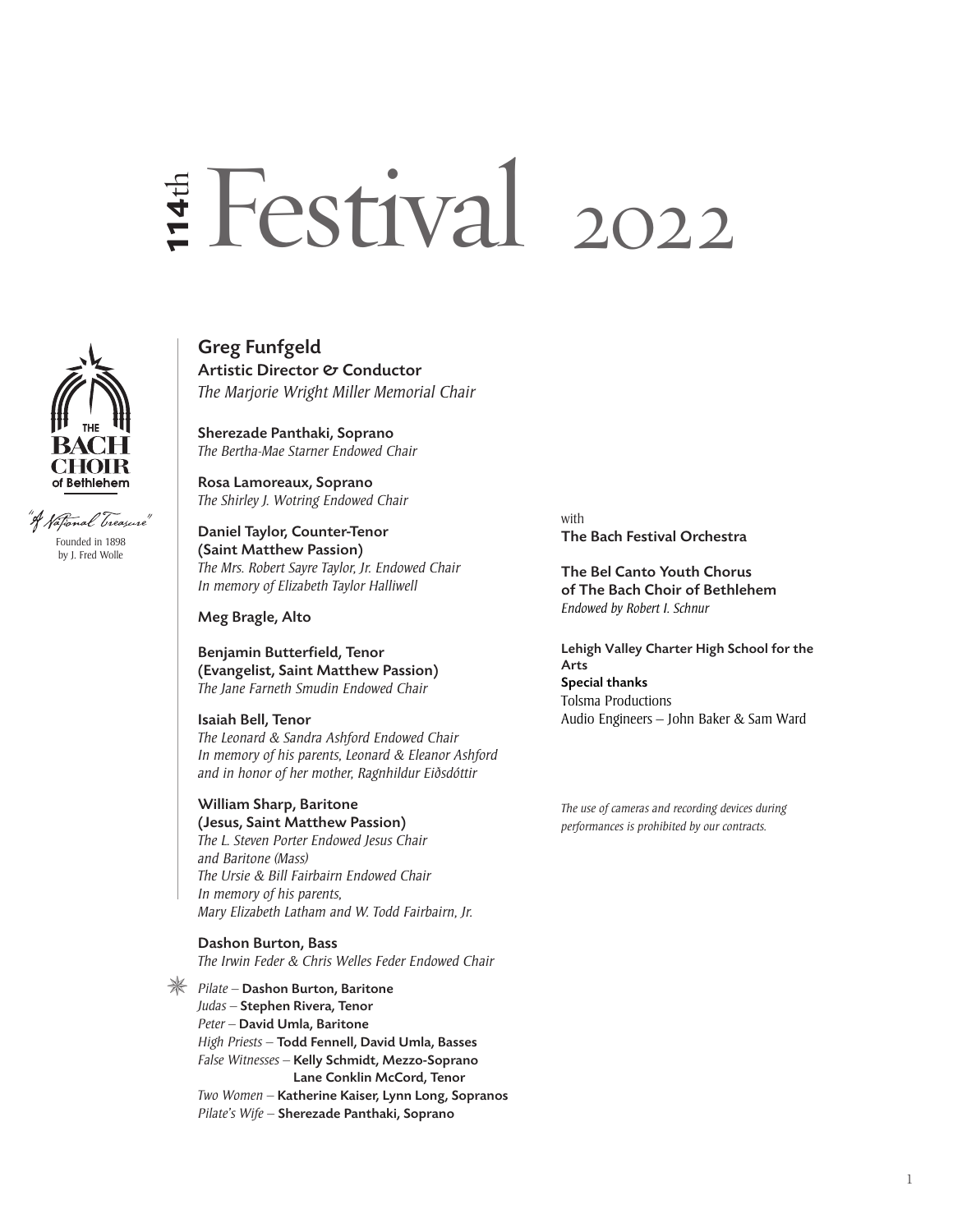# Saturday Afternoon – *Mass in B Minor,* **BWV** 232

# May 14 & 21\* at 2:30pm & 4:30pm - Packer Memorial Church, Lehigh University

These concerts are supported in part by an endowment gift from the Holt Family Foundation.

## **\* May 21 performance will be live-streamed from Packer Memorial Church**

**This special live broadcast of The Bach Choir's 2022 performance of Bach's Mass in B Minor is underwritten through a gift from guarantor Peter Goldberger, of Ardmore, PA, and his sister, Tonia G. Widler, of Redwood Valley, CA, in memory of their parents, Golden Guarantors Edward M. Goldberger & Rhoda S. Goldberger. The story and music of The Bach Choir were shared abroad for the first time as a result of Eddie Goldberger's script on The Bach Choir and his work as a producer for Voice of America international radio in the 1940s and '50s.**

| <b>Kyrie</b> | <b>Chorus</b>                                                                            |                                                                                                       |  |  |  |
|--------------|------------------------------------------------------------------------------------------|-------------------------------------------------------------------------------------------------------|--|--|--|
|              | Kyrie eleison!                                                                           | Lord, have mercy!                                                                                     |  |  |  |
|              | Duet (Sopranos I and II)                                                                 |                                                                                                       |  |  |  |
|              | Christe eleison!                                                                         | Christ, have mercy!                                                                                   |  |  |  |
|              | Chorus                                                                                   |                                                                                                       |  |  |  |
|              | Kyrie eleison!                                                                           | Lord, have mercy!                                                                                     |  |  |  |
| Gloria       | Chorus                                                                                   |                                                                                                       |  |  |  |
|              | Gloria in excelsis Deo!                                                                  | Glory to God in the highest!                                                                          |  |  |  |
|              | Et in terra, pax hominibus bonae voluntatis.                                             | On earth, peace to those whom He loves.                                                               |  |  |  |
|              | Aria (Soprano)                                                                           |                                                                                                       |  |  |  |
|              | Laudamus te, benedicimus te, adoramus te,<br>glorificamus te.                            | We praise you, we bless you, we worship you,<br>we glorify you.                                       |  |  |  |
|              | · Elizabeth Field, violin ·                                                              |                                                                                                       |  |  |  |
|              | <b>Chorus</b>                                                                            |                                                                                                       |  |  |  |
|              | Gratias agimus tibi propter magnam gloriam tuam.                                         | We give you thanks because of your great glory.                                                       |  |  |  |
|              | Duet (Soprano and Tenor)                                                                 |                                                                                                       |  |  |  |
|              | Domine Deus, Rex coelestis, Deus Pater omnipotens!                                       | Lord God, heavenly King, God the Almighty Father.                                                     |  |  |  |
|              | Domini Fili unigenite, Jesu Christe altissime,<br>Domine Deus, Agnus Dei, Filius Patris. | O Lord, the only begotten Son, Jesus Christ the Highest,<br>Lord God, Lamb of God, Son of the Father. |  |  |  |
|              | • Susan Charlton, flute •                                                                |                                                                                                       |  |  |  |
|              | Chorus                                                                                   |                                                                                                       |  |  |  |
|              | Qui tollis peccata mundi, miserere nobis, suscipe                                        | You take away the sin of the world: Have                                                              |  |  |  |
|              | deprecationem nostram.                                                                   | mercy on us, receive our prayer.                                                                      |  |  |  |
|              | Aria (Alto)                                                                              |                                                                                                       |  |  |  |
|              | Qui sedes ad dextram Patris, miserere nobis.                                             | You sit at the right hand of the Father; Have mercy on us.                                            |  |  |  |
|              | • MAry Watt, oboe d'amore •                                                              |                                                                                                       |  |  |  |
|              | Aria (Bass)                                                                              |                                                                                                       |  |  |  |
|              | Quoniam tu solus sanctus, tu solus Dominus,<br>tu solus altissimus, Jesu Christe.        | For You alone are holy, you alone are the Lord,<br>You alone are the highest, Jesus Christ.           |  |  |  |
|              | • Anthony Cecere, French horn •                                                          |                                                                                                       |  |  |  |
|              | Chorus                                                                                   |                                                                                                       |  |  |  |
|              | Cum Sancto Spiritu in gloria Dei Patris.<br>Amen.                                        | With the Holy Spirit, in the glory of God the Father.<br>Amen.                                        |  |  |  |
|              |                                                                                          |                                                                                                       |  |  |  |

 $\mathbb{R}$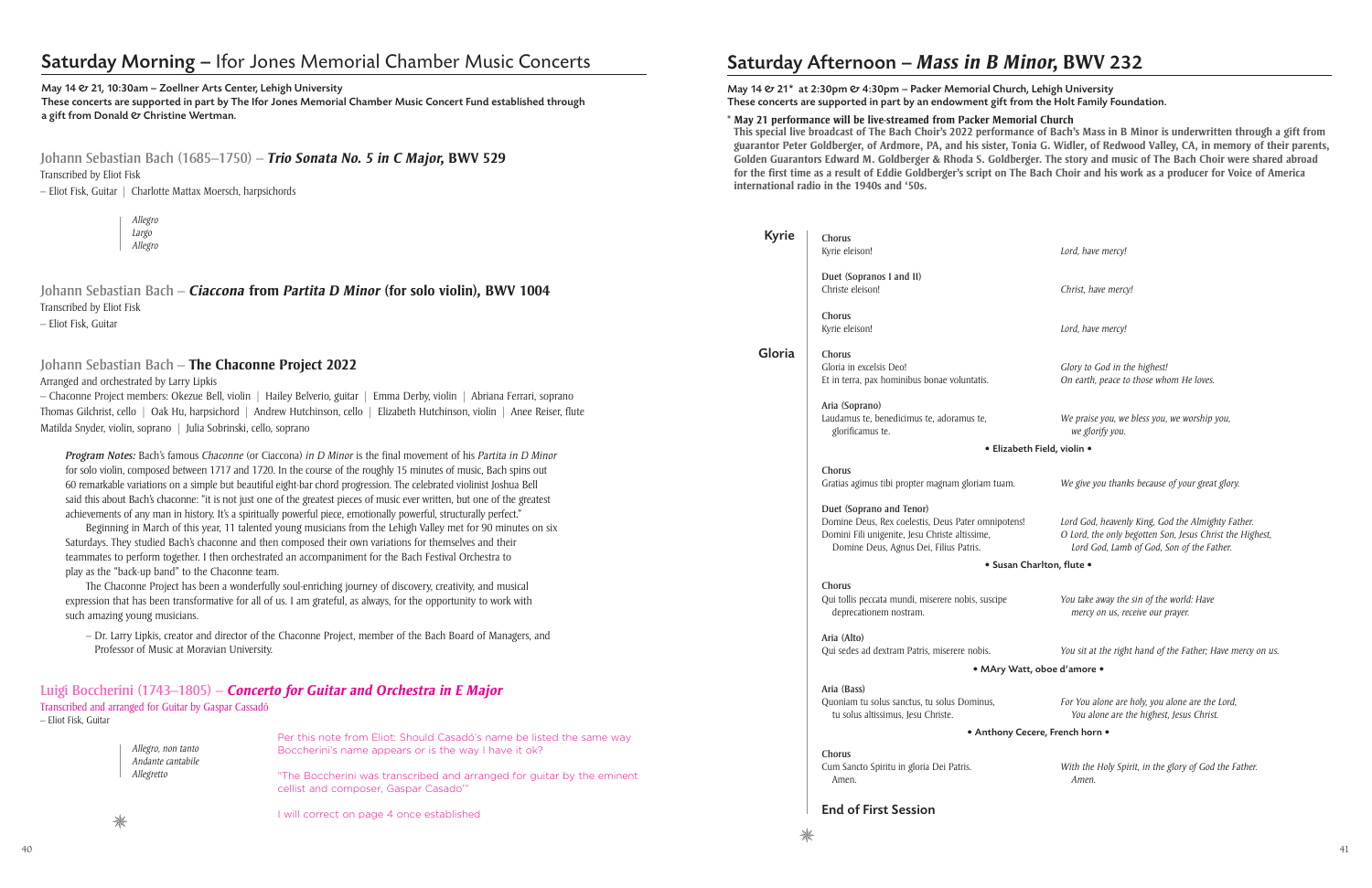Amen.

| Credo | Chorus                                                                       |                                                                                 | <b>Sanctus</b>   | Chorus                                                       |
|-------|------------------------------------------------------------------------------|---------------------------------------------------------------------------------|------------------|--------------------------------------------------------------|
|       | Credo in unum Deum.                                                          | I believe in one God.                                                           |                  | Sanctus, Sanctus, Sanctus, Dominus Deus Sabaoth,             |
|       |                                                                              |                                                                                 |                  | pleni sunt coeli et terra gloria ejus.                       |
|       | Chorus<br>Patrem omnipotentem factorem coeli et terrae,                      | The Almighty Father, maker of heaven and earth,                                 |                  |                                                              |
|       | visibilium omnium et invisibilium.                                           | and of all that is, visible and invisible.                                      |                  | Chorus<br>Osanna in excelsis!                                |
|       |                                                                              |                                                                                 |                  |                                                              |
|       | Duet (Soprano and Alto)                                                      |                                                                                 |                  | Aria (Tenor)                                                 |
|       | Et in unum Dominum Jesum Christum,                                           | And (I believe) in one Lord Jesus Christ,                                       |                  | Benedictus qui venit in nomine Domini.                       |
|       | Filium Dei unigenitum, et ex Patre natum<br>ante omnia saecula, Deum de Deo, | the only Son of God, begotten of the Father<br>before all worlds, God from God, |                  | • Sus                                                        |
|       | lumen de lumine, Deum Verum de Deo Vero,                                     | light from light, true God from true God;                                       |                  |                                                              |
|       | genitum, non factum, consubstantialem                                        | begotten not made; of the one Being with the                                    |                  | Chorus<br>Osanna in excelsis!                                |
|       | Patri, per quem omnia facta sunt.                                            | Father, through whom all things were made.                                      |                  |                                                              |
|       | Qui propter nos homines et propter nostram                                   | Who for us humans and for our                                                   | <b>Agnus Dei</b> | Aria (Alto)                                                  |
|       | salutem descendit de coelis.                                                 | salvation came down from heaven.                                                |                  | Agnus Dei, qui tollis peccata mundi,<br>miserere nobis       |
|       | Chorus                                                                       |                                                                                 |                  |                                                              |
|       | Et incarnatus est de Spiritu Sancto ex Maria                                 | And became incarnate by the Holy Spirit from the                                |                  | Chorus                                                       |
|       | Virgine et homo factus est.                                                  | Virgin Mary, and became a human being.                                          |                  | Dona nobis pacem.                                            |
|       | Chorus                                                                       |                                                                                 |                  |                                                              |
|       | Crucifixus etiam pro nobis sub Pontio Pilato,                                | He was also crucified for us under Pontius                                      |                  |                                                              |
|       | passus et sepultus est.                                                      | Pilate; he suffered death and was buried.                                       |                  | We respectfully req.                                         |
|       | Chorus                                                                       |                                                                                 |                  | a time of silence at the                                     |
|       | Et resurrexit tertia die secundum scripturas,                                | And he rose on the third day according to the scriptures,                       |                  | as long as the condu                                         |
|       | et ascendit in coelum, sedet ad dextram                                      | and ascended into heaven and sits on the right hand                             |                  |                                                              |
|       | Dei Patris, et iterum venturus est cum                                       | of God the Father, and will come again with                                     |                  |                                                              |
|       | gloria judicare vivos et mortuos; cujus                                      | glory to judge the living and the dead; His kingdom                             |                  |                                                              |
|       | regni non erit finis.                                                        | will have no end.                                                               |                  |                                                              |
|       | Aria (Bass)                                                                  |                                                                                 |                  | $-$ Translation for the <i>Mass in B Minor</i> is by the Rt. |
|       | Et in Spiritum Sanctum, Dominum et vivificantem                              | And [I believe] in the Holy Spirit, Lord and lifegiver,                         |                  | retired Bishop of the Diocese of Bethlehem.                  |
|       | qui ex Patre Filioque procedit, qui cum Patre                                | who proceeds from the Father and the Son, who together                          |                  |                                                              |
|       | et Filio simul adoratur et conglorificatur,                                  | with the Father and the Son is worshiped and glorified,                         |                  |                                                              |
|       | qui locutus est per Prophetas. Et unam                                       | who has spoken by the Prophets. And [I believe] in one                          |                  |                                                              |
|       | sanctam Catholicam et Apostolicam Ecclesiam.                                 | holy, Catholic, and Apostolic Church.                                           |                  |                                                              |
|       | · Mary Watt & Nobuo Kitagawa, oboes d'amore; Charles Holdeman, bassoon .     |                                                                                 |                  |                                                              |
|       | Chorus                                                                       |                                                                                 |                  |                                                              |
|       | Confiteor unum baptisma in remissionem                                       | I acknowledge one baptism for the forgiveness                                   |                  |                                                              |
|       | peccatorum: et expecto resurrectionem                                        | of sins, and I look to the resurrection                                         |                  |                                                              |
|       | mortuorum, et vitam venturi saeculi.                                         | of the dead, and the life of the world to come.                                 |                  |                                                              |

 *Amen.*

 $*$ 

| эth,                    | Holy, holy, holy Lord, God of hosts,<br>heaven and earth are full of his glory. |
|-------------------------|---------------------------------------------------------------------------------|
|                         | Hosanna in the highest!                                                         |
| Susan Charlton, flute • | Blessed is he who comes in the name of the Lord.                                |
|                         | Hosanna in the highest!                                                         |
|                         | Lamb of God, that takes away the sins of the world,<br>have mercy on us.        |
|                         | Give us peace.                                                                  |

*We respectfully request that all present observe a time of silence at the conclusion of this performance as long as the conductor remains on the podium.*

– Translation for the *Mass in B Minor* is by the Rt. Rev. Paul V. Marshall,Th.D.,